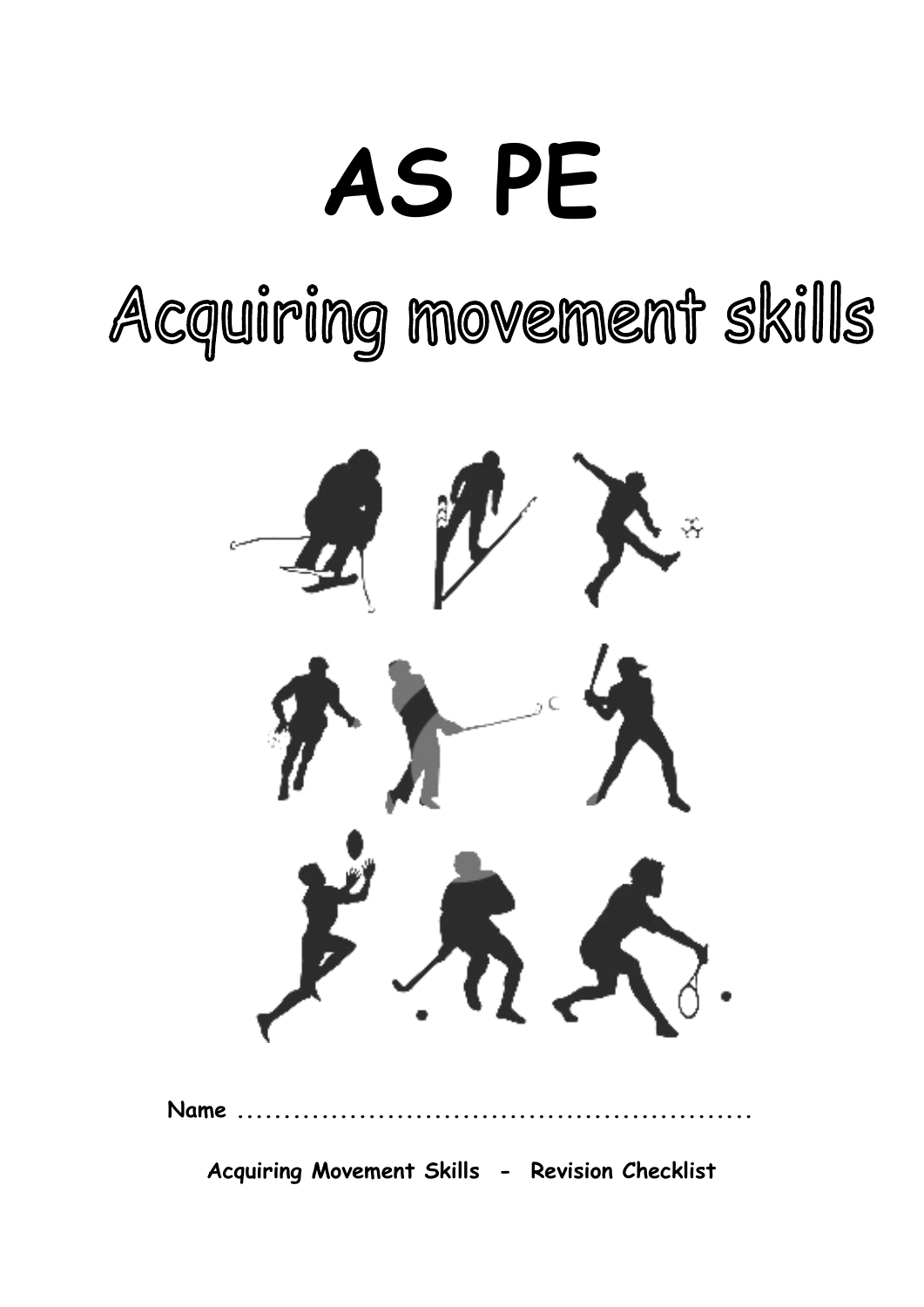| <b>Key Term</b>            | <b>Definition</b>                                                                                                                                                                                                                   |
|----------------------------|-------------------------------------------------------------------------------------------------------------------------------------------------------------------------------------------------------------------------------------|
| Continuum                  | An imaginary scale between two extremes that shows a gradual increase/decrease in<br>a number of characteristics                                                                                                                    |
| <b>Positive Transfer</b>   | One skill helps the learning and performance of another                                                                                                                                                                             |
| <b>Stimulus</b>            | Information that stands out from the background and to which the performer pays<br>attention                                                                                                                                        |
| Proprioception             | The sense that allows us to know what position our body is in, what our muscles are<br>doing and to feel things involved in our performance, e.g. the ball, the hockey stick. It<br>consists of touch, kinaesthesis and equilibrium |
| Perception                 | The process that involves the interpretation of information. This is the process by<br>which we make sense of the stimuli we receive.                                                                                               |
| <b>Motor programme</b>     | A series of movements stored in the long-term memory. They specify the<br>movements the skill consist of and the order they occur. They can be retrieved by<br>one decision.                                                        |
| <b>Feedback</b>            | The information received by the performer during the course of the movement or as<br>a result of it                                                                                                                                 |
| <b>Encoding</b>            | To put information into a coded form                                                                                                                                                                                                |
| <b>Selective attention</b> | The process of picking out and focusing on the relevant parts of the display. This<br>filtering out is also important as irrelevant parts of the display                                                                            |
| Overlearning               | This is when the performer has already perfected the skill being learned but still<br>carries on practising. This extra time can strengthen motor programmes and schema.                                                            |
| <b>Chunking</b>            | Different pieces of information are put together and remembered as one piece of<br>information                                                                                                                                      |
| <b>Hicks Law</b>           | States that choice reaction time increases linearly as the number of stimulus/choice<br>alternatives increases                                                                                                                      |
| <b>Mental rehearsal</b>    | This is picturing of the performance in the mind and does not involve physical<br>movement. It consists of mental imagery, viewing videos of the performance,<br>reading or listening to instructions                               |
| <b>Motor programme</b>     | A generalised series or pattern of movements stored in long-term memory                                                                                                                                                             |
| Hierarchical               | Order of importance, eg. The EMP is more important than the sub-routines                                                                                                                                                            |
| Sequential                 | Sub-routines are performed in sequence                                                                                                                                                                                              |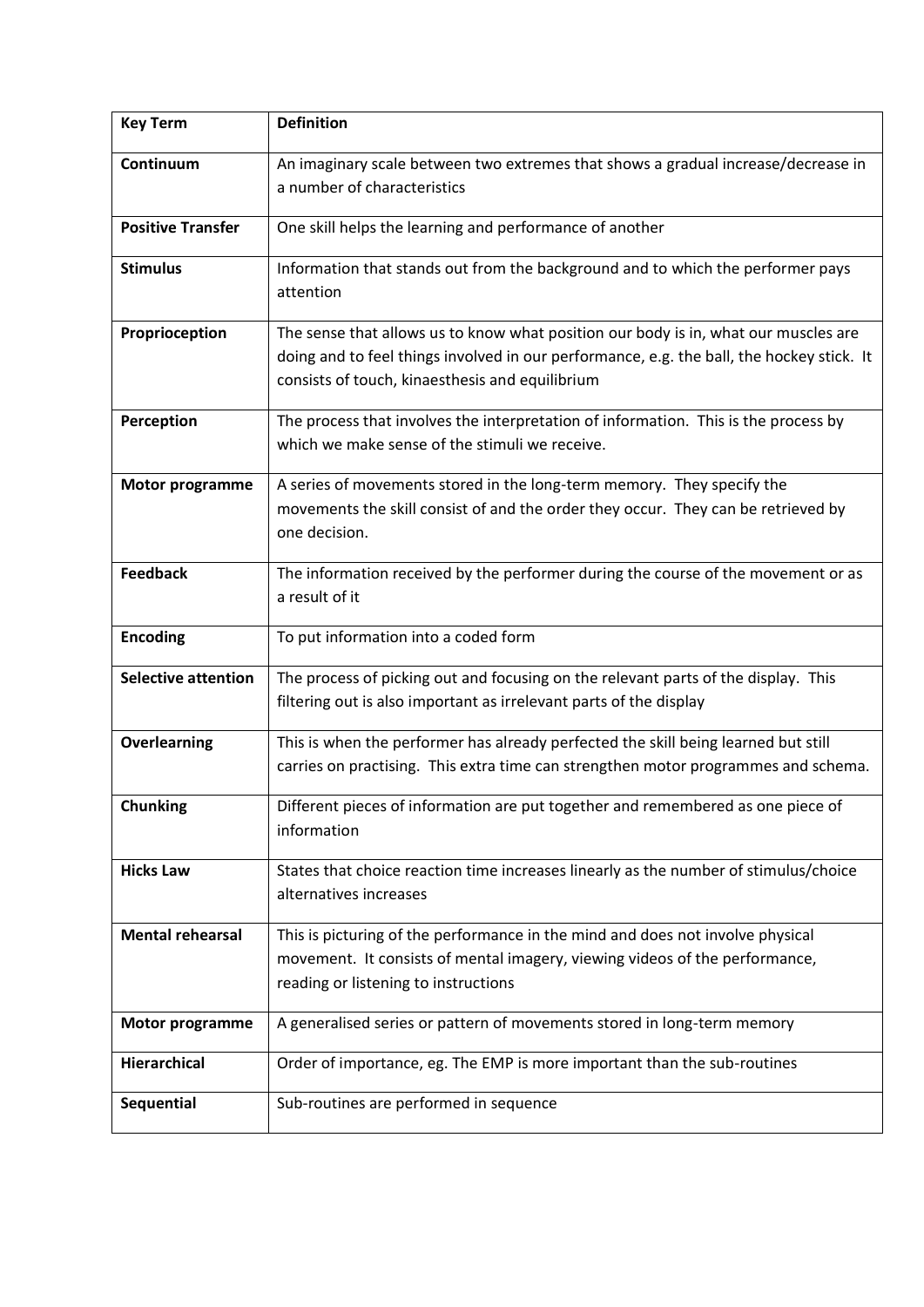| Grooved &                      | Means that the motor programme has been well learned and is stored in the long-                                                            |  |
|--------------------------------|--------------------------------------------------------------------------------------------------------------------------------------------|--|
| overlearned                    | term memory                                                                                                                                |  |
| Open loop control              | A system of subconscious control that does not use or reference feedback                                                                   |  |
| <b>Memory trace</b>            | The formation of the executive motor programme                                                                                             |  |
| Proprioception                 | Internal information received from muscles, nerves, joints and tendons. This                                                               |  |
|                                | information gives kinaesthetic sense                                                                                                       |  |
| <b>Kinaesthesis</b>            | Internal feedback, often referred to as the 'feeling tone'. The correct feel of the skill                                                  |  |
|                                | is fully in place at the autonomous stage of learning                                                                                      |  |
| <b>Perceptual trace</b>        | The feedback loop                                                                                                                          |  |
| <b>External feedback</b>       | Information taken from the environment concerning performance                                                                              |  |
| <b>Drive reduction</b>         | Loss of motivation                                                                                                                         |  |
| <b>Transfer</b>                | Transfer of learning is the influence of one skill on the learning and performance of<br>another skill                                     |  |
| <b>Motivation</b>              | The drive to learn and perform well. It is described as the direction and intensity of<br>behaviour                                        |  |
| Arousal                        | The degree of physiological and psychological readiness or activation. This varies on a<br>continuum from deep sleep to intense excitement |  |
| <b>Dominant response</b>       | The behaviour or response that is most likely to be given by the performer                                                                 |  |
| Inhibition                     | Mental fatigue or boredom that will cause performance to deteriorate                                                                       |  |
| <b>Attention field</b>         | The area of concentration                                                                                                                  |  |
| Hypervigilence                 | A condition of nervousness and panic; often accompanied by extreme anxiety                                                                 |  |
| <b>Information</b><br>overload | An excess of sensory data                                                                                                                  |  |
| Complete<br>reinforcement      | Refers to the process that rewards every successful response                                                                               |  |
| <b>Partial</b>                 | Is administered when a number of correct responses occur. This process takes longer                                                        |  |
| reinforcement                  | but the result is more permanent than complete reinforcement                                                                               |  |
| Perception                     | The cognitive process of interpreting (making sense of) incoming environmental cues                                                        |  |
| <b>Mental rehearsal</b>        | Involves forming a mental image of the skill that is about to be performed                                                                 |  |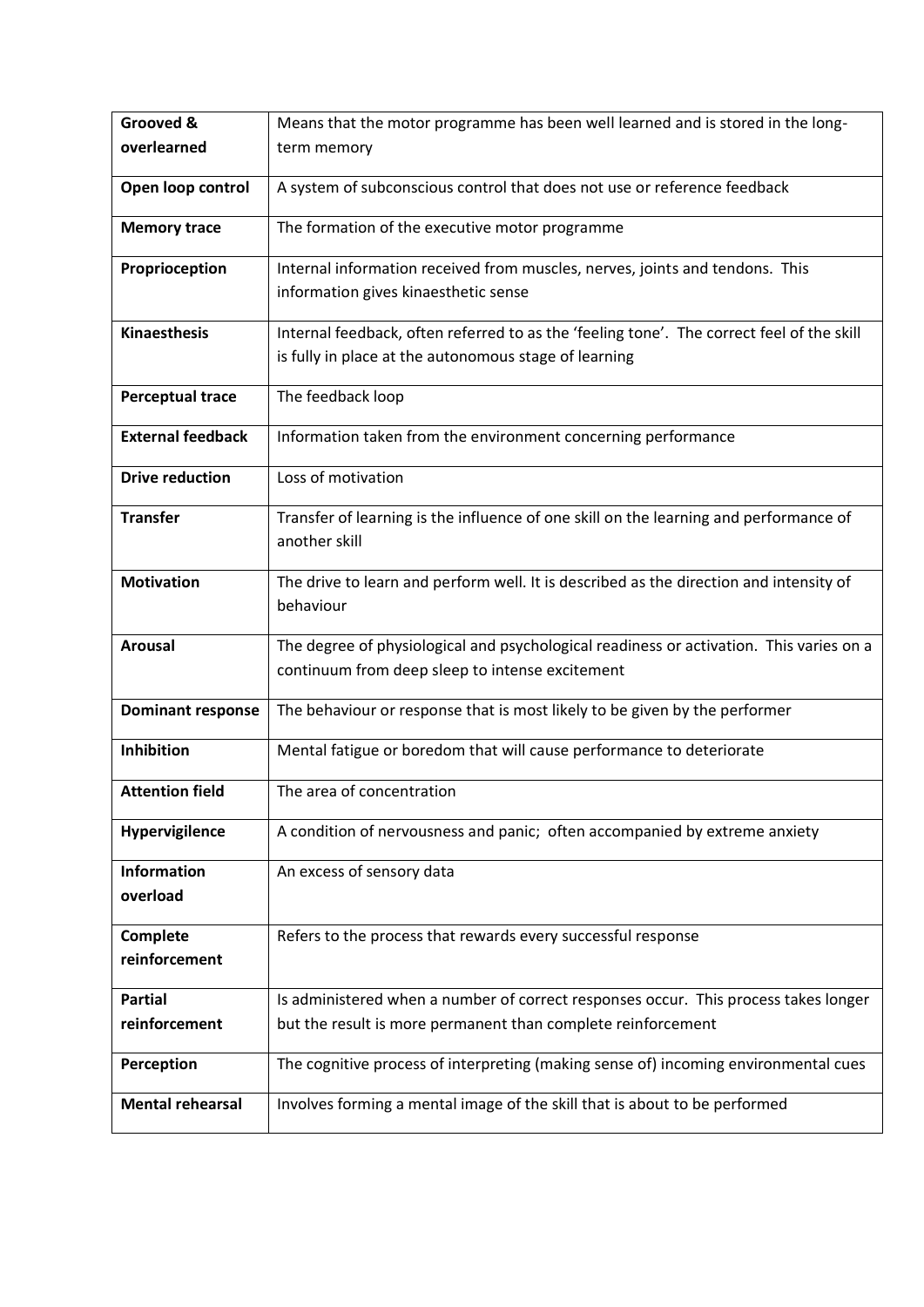| <b>Insight learning</b>     | Refers to problem solving that incorporates the use of perception, intelligence and<br>previous experience                                                                                                                                       |
|-----------------------------|--------------------------------------------------------------------------------------------------------------------------------------------------------------------------------------------------------------------------------------------------|
| <b>Transfer of learning</b> | 'transfer' means the influence that one skill has on the learning and performance of<br>another. The process is extremely important to the acquisition of movement skills<br>because practically all learning is based on some form of transfer. |
| <b>Optimising transfer</b>  | The effects of transfer are maximised and have a full influence on the learning and<br>performance of movement skills                                                                                                                            |

## **Classification of motor skills and abilities**

Continuum is used to analyse a movement skill and is an imaginary scale between two extremes that show a gradual increase/decrease in a number of characteristics.

We use continua to classify movement skills because of the following:

- It is difficult to be specific as skills have elements of all characteristics to a greater or lesser extent
- These characteristics can change depending on the situation in which they are performed
- •

There are six continua that you need to be able to classify....



**Gross** - Involves large muscle movements where there is little concern for precision **Examples**

**Fine** - Involves intricate movements using small muscle groups and emphasises hand-eye coordination and involves accuracy skill **Examples**

| OPEN |                                                                             | <b>CLOSED</b> |
|------|-----------------------------------------------------------------------------|---------------|
|      |                                                                             |               |
| Open | - movements that are affected by the environment / team mates / opponents / |               |

**Open** - movements that are affected by the environment / team mates / opponents / surface with lots of decisions to be made **Examples**

**Closed** - Not affected by the environment, they are habitual and follows a technical model. They are usually self-paced **Examples**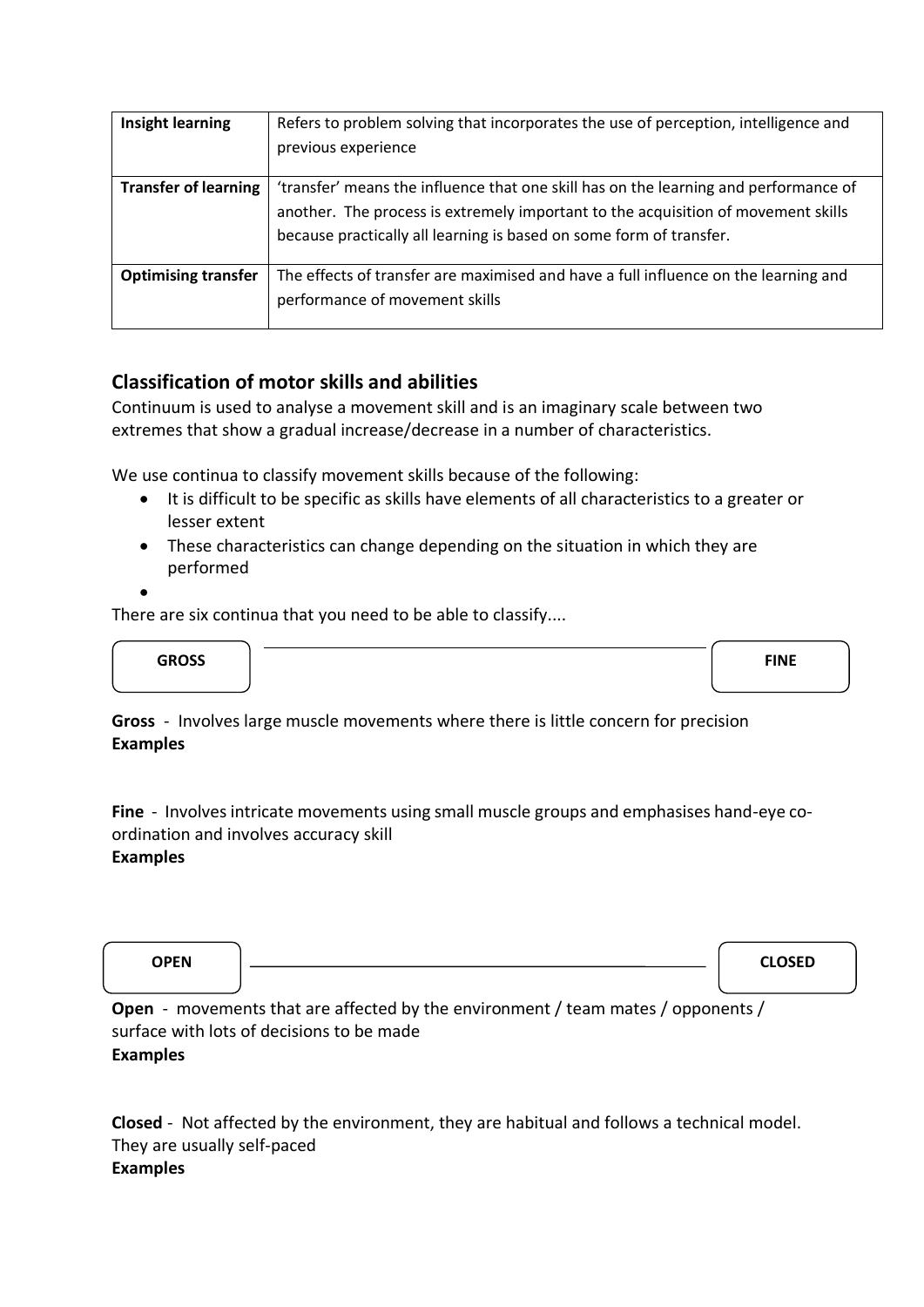| <b>SIMPLE</b> |                                                                                                                                                                                                                               | <b>COMPLEX</b> |
|---------------|-------------------------------------------------------------------------------------------------------------------------------------------------------------------------------------------------------------------------------|----------------|
|               |                                                                                                                                                                                                                               |                |
| et <b>1</b>   | din to the form of the component of the contract of the component of the component of the following the component of the following the component of the following the component of the component of the component of the comp |                |

**Simple** - little information to process and few decisions to make. A small number of subroutines involved where speed and timing are not critical. Use of feedback is not critical **Examples**

**Complex** - has a high perceptual load leading to many decisions having to be made. The skill will have many sub-routines where speed and timing are critical, together with the significant use of feedback

**Examples**

| LOW                 | <b>HIGH</b>         |
|---------------------|---------------------|
| <b>ORGANISATION</b> | <b>ORGANISATION</b> |

**Low** - made up of sub-routines that are easily separated and practised by themselves **Examples**

**High** - movement skills where the sub-routines are very closely linked together and are very difficult to separate without disrupting the skill **Examples**

| <b>SELF PACED</b> | <b>EXTERNALLY</b> |
|-------------------|-------------------|
| (internally)      | <b>PACED</b>      |

**Self paced** - the performer is in control and determines when the movement starts and the rate at which it proceeds Examples

**Externally paced** - control of the movement is not determined by the performer but by the environment (often the opponent). **Examples**



**Discrete** - have a clear beginning and end. To be repeated this single skill must be started again.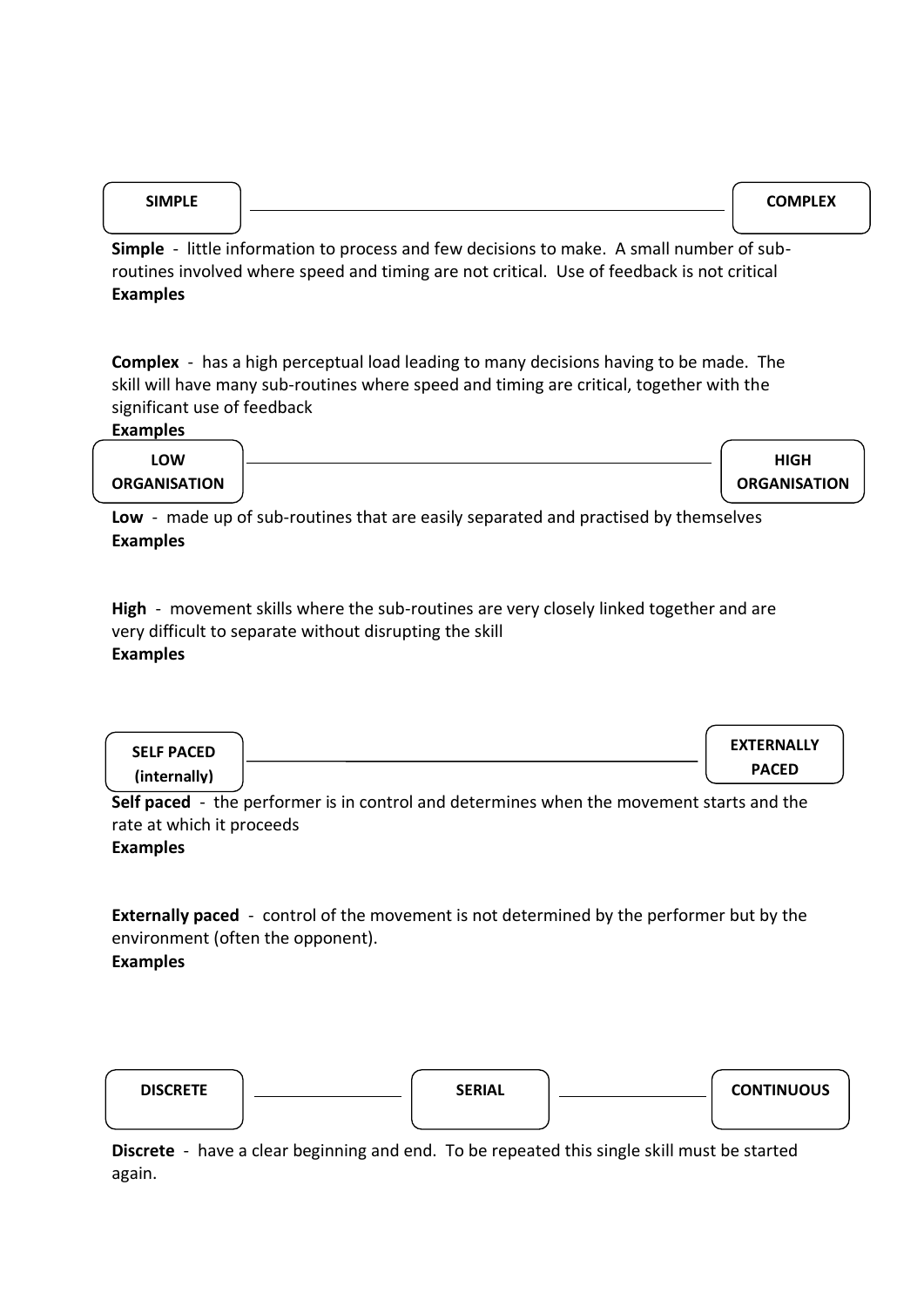#### **Examples**

**Serial** - skills that have a number of discrete elements put together in a definite order to make a movement or sequence **Examples**

**Continuous** - have no definite beginning or end. The end of one cycle is the start of the next.

**Examples**



**You will need to be able explain and justify where a motor skill is placed on each continuum.** 

## **Answer the following question...**

#### **Jan 2009 paper**

The classification of motor skills in sport is often used in determining the most effective practice methods.

Using a motor skill of your choice, mark its position on each of the following continua and write a justification for **each** placement.

| <b>Name of motor skill</b> |
|----------------------------|
|                            |
| Fine                       |
| Justification              |
|                            |
|                            |
|                            |
| .Closed                    |
| Justification              |
|                            |
|                            |
| .                          |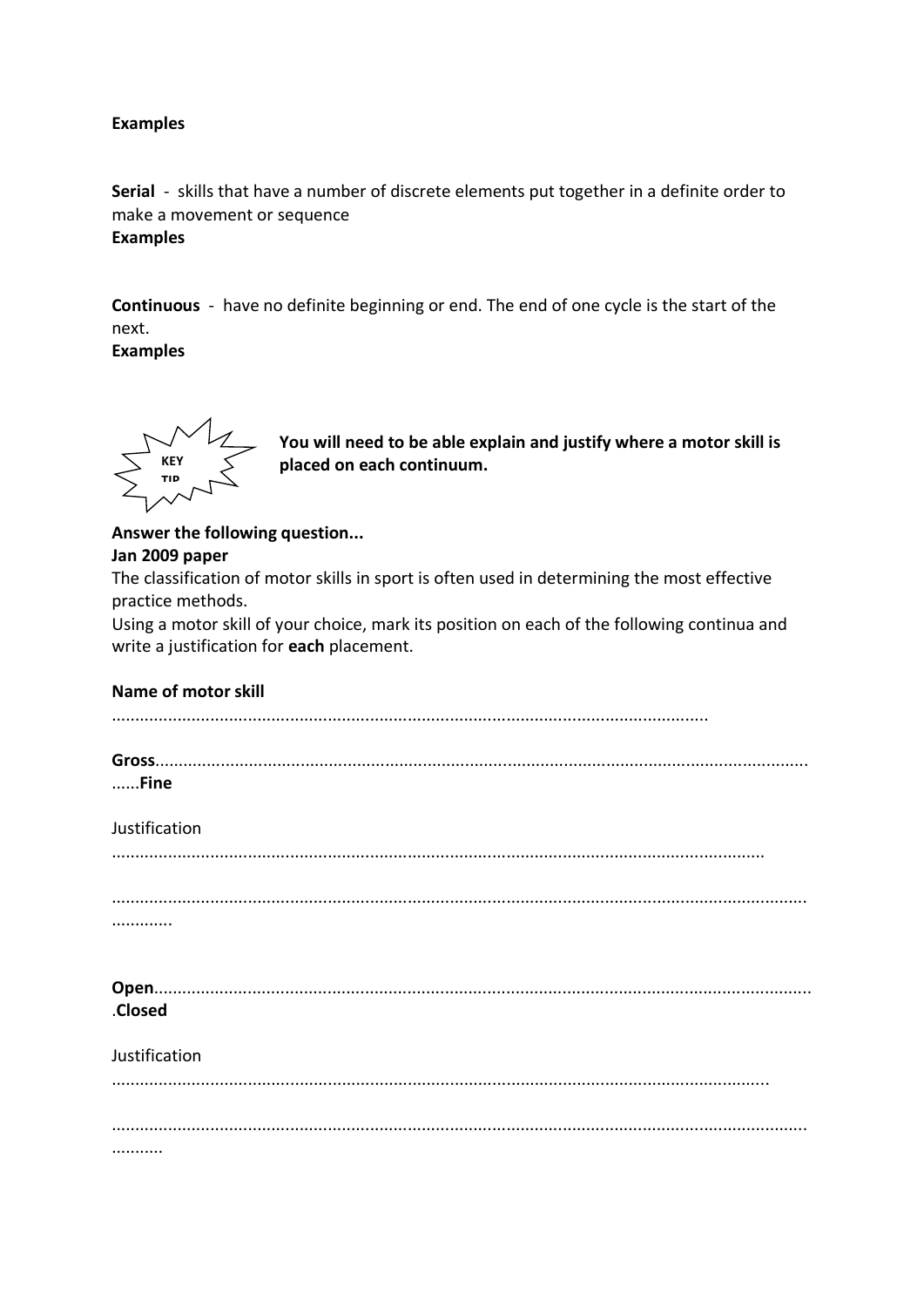| inuous           |  |
|------------------|--|
|                  |  |
| Justification    |  |
|                  |  |
|                  |  |
|                  |  |
|                  |  |
|                  |  |
|                  |  |
|                  |  |
| paced            |  |
| Justification    |  |
|                  |  |
|                  |  |
|                  |  |
|                  |  |
|                  |  |
|                  |  |
|                  |  |
| omplex           |  |
|                  |  |
| Justification    |  |
|                  |  |
|                  |  |
|                  |  |
|                  |  |
|                  |  |
| Low organisation |  |
| organisation     |  |
|                  |  |
| Justification    |  |
|                  |  |
|                  |  |
|                  |  |
| [6]              |  |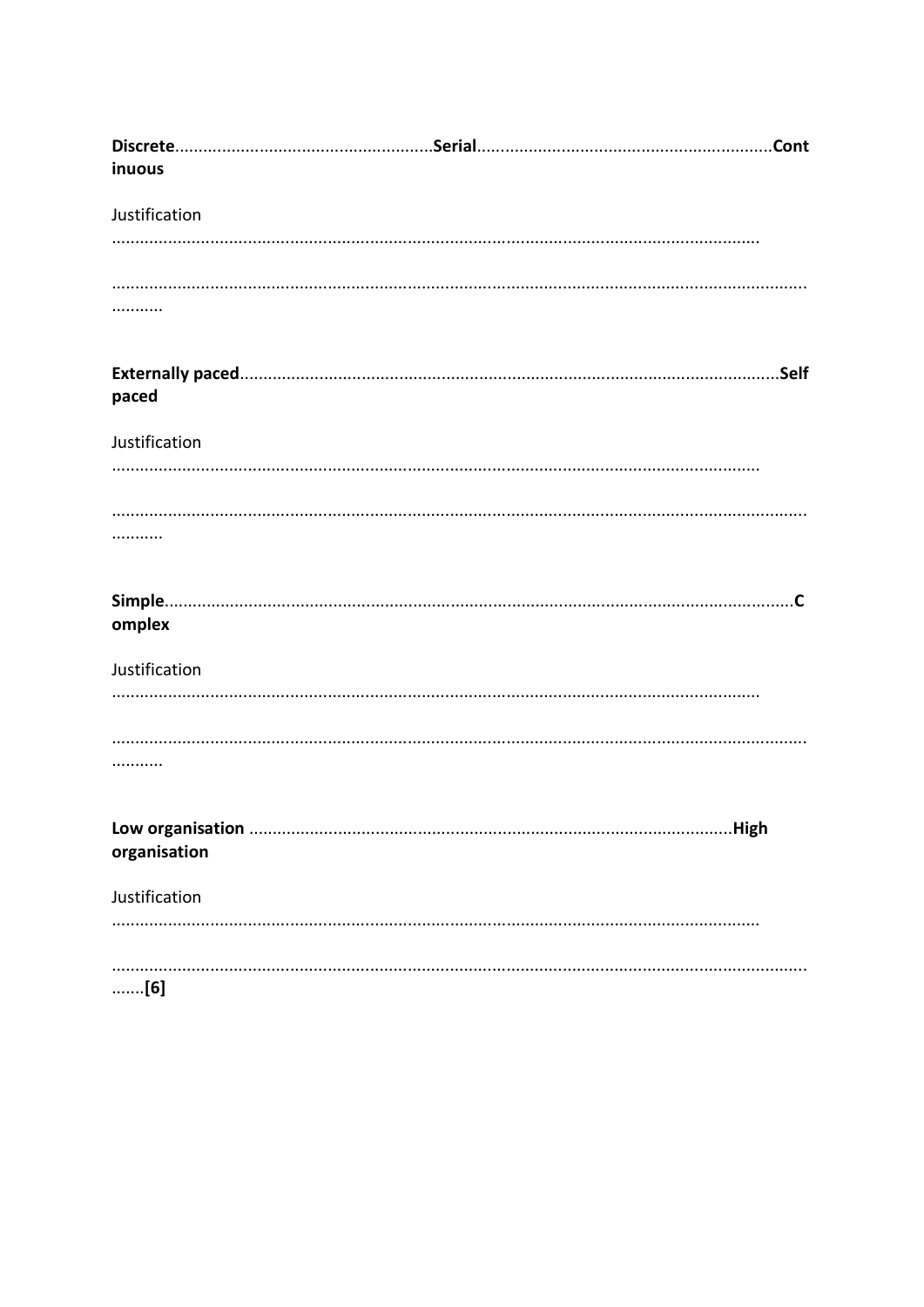# **Complete the following table**

| <b>Practice Type</b>                                                                                | <b>Characteristic</b>                                                                                                                                                                                                                                                             | <b>Example</b>                                                                                                |
|-----------------------------------------------------------------------------------------------------|-----------------------------------------------------------------------------------------------------------------------------------------------------------------------------------------------------------------------------------------------------------------------------------|---------------------------------------------------------------------------------------------------------------|
| <b>Part Practice</b><br>Learner must<br>see the whole<br>skill<br>demonstrated<br>prior to learning | Working on perfecting isolated sub-<br>routines; once the sub-routines are<br>perfected, they are put back<br>together                                                                                                                                                            | Swimming - practicing body<br>position, leg action then<br>breathing separately then<br>putting them together |
| <b>Advantages</b>                                                                                   |                                                                                                                                                                                                                                                                                   |                                                                                                               |
| <b>Disadvantages</b>                                                                                | Takes longer than other methods<br>Transferring the parts back into the whole can be difficult<br>Learners can lose kinaesthetic sense and flow of the skill                                                                                                                      |                                                                                                               |
| <b>Practice Type</b>                                                                                | <b>Characteristic</b>                                                                                                                                                                                                                                                             | <b>Example</b>                                                                                                |
| <b>Whole Practice</b><br>Ideally all skills<br>should be taught<br>by this method                   | The skill is learned in its complete<br>form without being broken down<br>into sub-routines                                                                                                                                                                                       |                                                                                                               |
| <b>Advantages</b>                                                                                   | Good for skills high in organisation or continuous; low in<br>$\bullet$<br>complexity<br>Allows the learner to get the flow & timing (kinaesthesis) of the<br>skill<br>Helps the learner understand the movement<br>Can be quicker than other methods / good for ballistic skills |                                                                                                               |
| <b>Disadvantages</b>                                                                                |                                                                                                                                                                                                                                                                                   |                                                                                                               |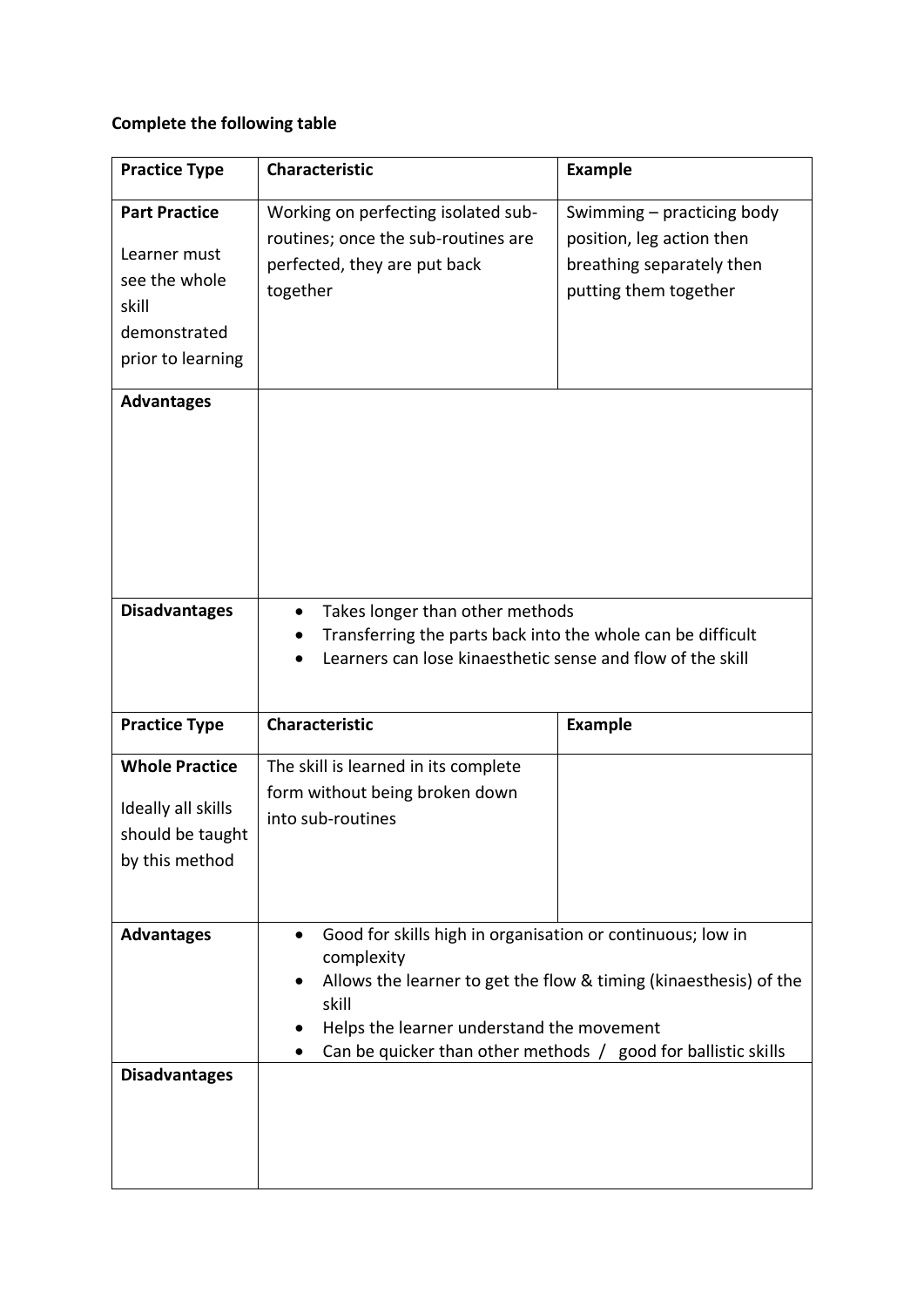| <b>Practice Type</b>  | <b>Characteristic</b>                                                                                                                                                                                                            | <b>Example</b>                                                   |
|-----------------------|----------------------------------------------------------------------------------------------------------------------------------------------------------------------------------------------------------------------------------|------------------------------------------------------------------|
| Progressive           |                                                                                                                                                                                                                                  | Gymnastic floor routine                                          |
| <b>Practice</b>       |                                                                                                                                                                                                                                  | triple jump                                                      |
| Sometimes<br>known as |                                                                                                                                                                                                                                  | lay-up shot in basketball                                        |
| chaining              |                                                                                                                                                                                                                                  |                                                                  |
|                       |                                                                                                                                                                                                                                  |                                                                  |
|                       |                                                                                                                                                                                                                                  |                                                                  |
|                       |                                                                                                                                                                                                                                  |                                                                  |
|                       |                                                                                                                                                                                                                                  |                                                                  |
| <b>Advantages</b>     | Good for complex skills as it reduces information load<br>$\bullet$<br>Good for skills low in organisation; serial skills<br>Helps the flow of the skill and can also help the transfer of sub-<br>routines into the whole skill |                                                                  |
|                       |                                                                                                                                                                                                                                  |                                                                  |
| <b>Disadvantages</b>  |                                                                                                                                                                                                                                  |                                                                  |
| <b>Practice Type</b>  | <b>Characteristic</b>                                                                                                                                                                                                            | <b>Example</b>                                                   |
| <b>Whole-Part-</b>    | Learner tries the whole skill first to                                                                                                                                                                                           | Tennis serve: coach identifies                                   |
| Whole                 | get the feel of the performance                                                                                                                                                                                                  | that the ball is tossed up high<br>enough and practises/perfects |
|                       | Teacher then identifies the weak<br>parts of the skill which are practiced<br>in isolation                                                                                                                                       | this before returning to the<br>whole skill                      |
|                       | Once the weak parts are perfected,<br>the whole skill is tried again                                                                                                                                                             |                                                                  |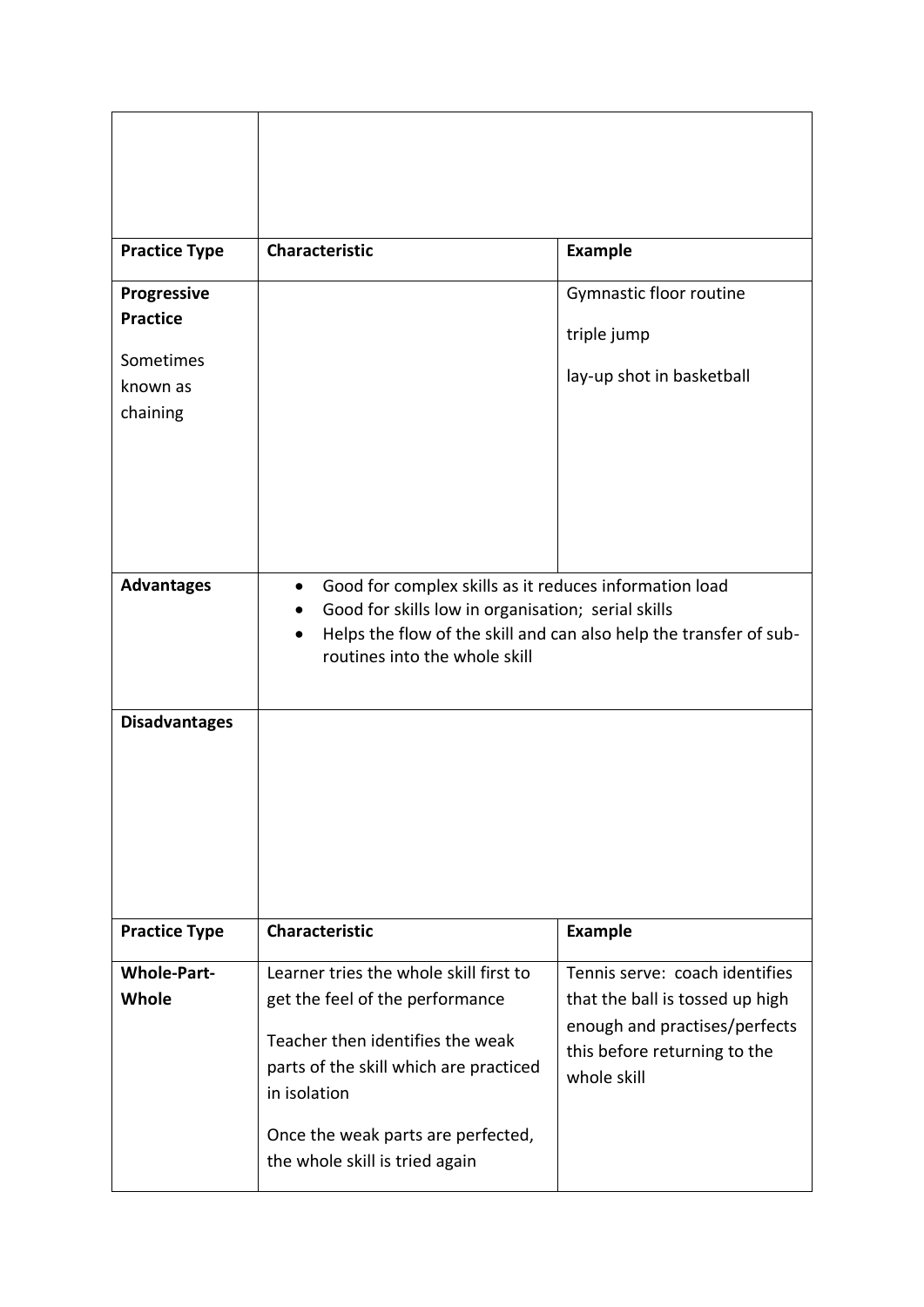

# **Types of Guidance and their impact upon effective performance & participation**

| <b>Visual Guidance</b>                                                                   | <b>Verbal Guidance</b>                               |
|------------------------------------------------------------------------------------------|------------------------------------------------------|
| This can be in the form of a demonstration<br>to help the learner form a mental image of | This is the most frequently used form of<br>guidance |
| the skill                                                                                |                                                      |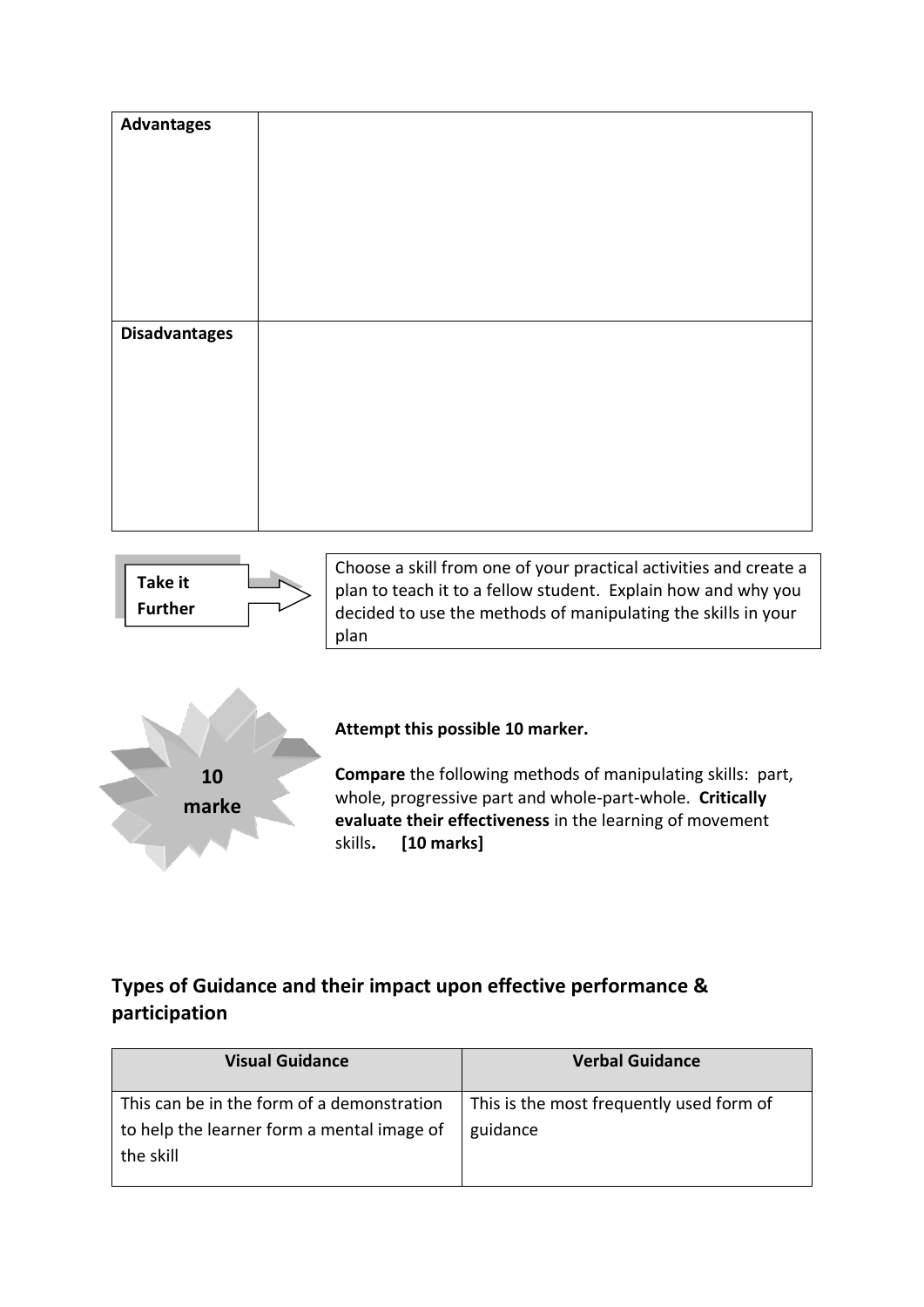| Vision is the dominant sense and we learn                                                                                        | Often used in conjunction with visual to                                                                                                                        |
|----------------------------------------------------------------------------------------------------------------------------------|-----------------------------------------------------------------------------------------------------------------------------------------------------------------|
| through imitation / needs to be accurate                                                                                         | direct learner to important cues<br>Needs to be clear & concise                                                                                                 |
| Visual guidance can also be: video, charts,<br>diagrams, markings on floor etc<br><b>Example:</b> teacher demonstrates a chest   | The learner has to understand and relate<br>the information given to the skill being                                                                            |
| pass drawing attention to hand position,<br>extension of the elbows and transfer of<br>body weight                               | learned<br><b>Example:</b> teacher giving information on<br>tactics or strategies / giving coaching points<br>to focus on e.g. flexed elbows, extend<br>fingers |
| <b>Advantages</b>                                                                                                                | <b>Advantages</b>                                                                                                                                               |
|                                                                                                                                  |                                                                                                                                                                 |
| <b>Disadvantages</b>                                                                                                             | <b>Disadvantages</b>                                                                                                                                            |
| <b>Manual Guidance</b>                                                                                                           | <b>Mechanical Guidance</b>                                                                                                                                      |
| This involves the teacher/coach holding and<br>physically manipulating the body of the<br>learner through the correct pattern of | This involves the use of equipment to help<br>support the learner and shape the skill                                                                           |